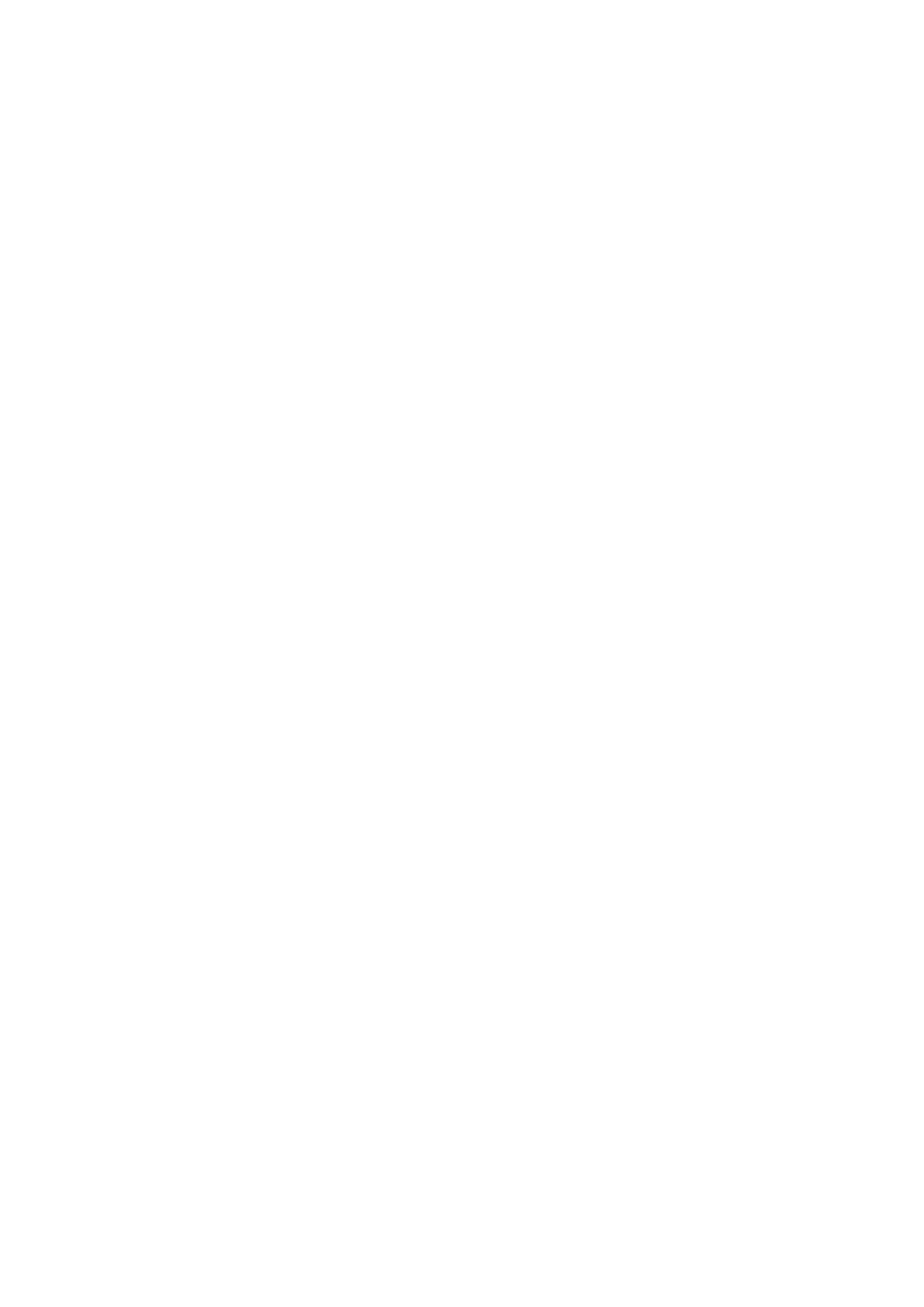## **Introduction**

- **1.** The reform process continued to follow the path set out in the Office Plan for Action on Implementing the Reform Commitment of October 2012. It also continued to be conducted in a spirit of openness and transparency, with the participation and engagement of staff. Earlier action had focused on the overall restructuring of headquarters, the operations of the Policy Portfolio and certain dimensions of the Management and Reform Portfolio. Since November 2013 there has been a process of consolidation of those structures and working methods. The process of team building, prioritization and more coherent resource allocation is gradually taking root.
- **2.** A major thrust since the last update in November 2013 has been the field reform. Related information, as well as developments in the area of communications and administrative services, are provided in this paper. Reforms in the area of human resources management have also advanced and are presented in the paper GB.322/PFA/1.

# **Field operations and structure**

- **3.** The overall aim of the exercise is to strengthen the capacity of the Office to deliver quality services to constituents based on coherent and integrated ILO action contributing to the overall reform effort and enabled by it.
- **4.** The Field Review Team, established in May 2013, reported to the Director-General in December 2013 as foreseen, and the corresponding report was made available to constituents. Following the discussion of the report at a meeting of the Global Management Team (GMT) in January 2014, the Director-General announced a series of decisions on 17 March 2014. These focused on working methods and processes, cooperation and clarification of roles and responsibilities. Decisions on the field reform addressed four broad areas, namely: improving our strategic management and programming; delivering quality services to constituents; investing in our people; and improving our presence and partnerships.
- **5.** A small Implementation Support Team was set up, with representatives from headquarters and the regions. On 18 September 2014, drawing on its findings and again based on a consultative process, the Director-General announced a number of key deliverables that would give effect to the decisions taken earlier in the four broad areas, with a timetable to full implementation, including responsibilities for each element. A first stocktake by senior management is scheduled for January 2015.
- **6.** *Improving our strategic management and programming:* The deliverables under this objective will permit integrated and effective resource management. They include provision in the Programme and Budget for 2016–17 for a single programming framework for all programmable funding sources, with resources linked to outcomes, and within outcomes to specific global, regional and country results. This framework will also support the goal of achieving greater focus and improving monitoring and reporting ability. Other measures include: the decentralization of extra-budgetary technical cooperation projects to the regions as the preferred option; a strategy for developing a small number of large flagship programmes with high-impact potential, set within the framework of a revised technical cooperation strategy; and revised methodologies and tools to strengthen and support the appraisal, design and monitoring of Decent Work Country Programmes.
- **7.** *Delivering quality services to constituents:* A key measure is the clarification of certain major roles and responsibilities. Clear distinctions are made between the implementation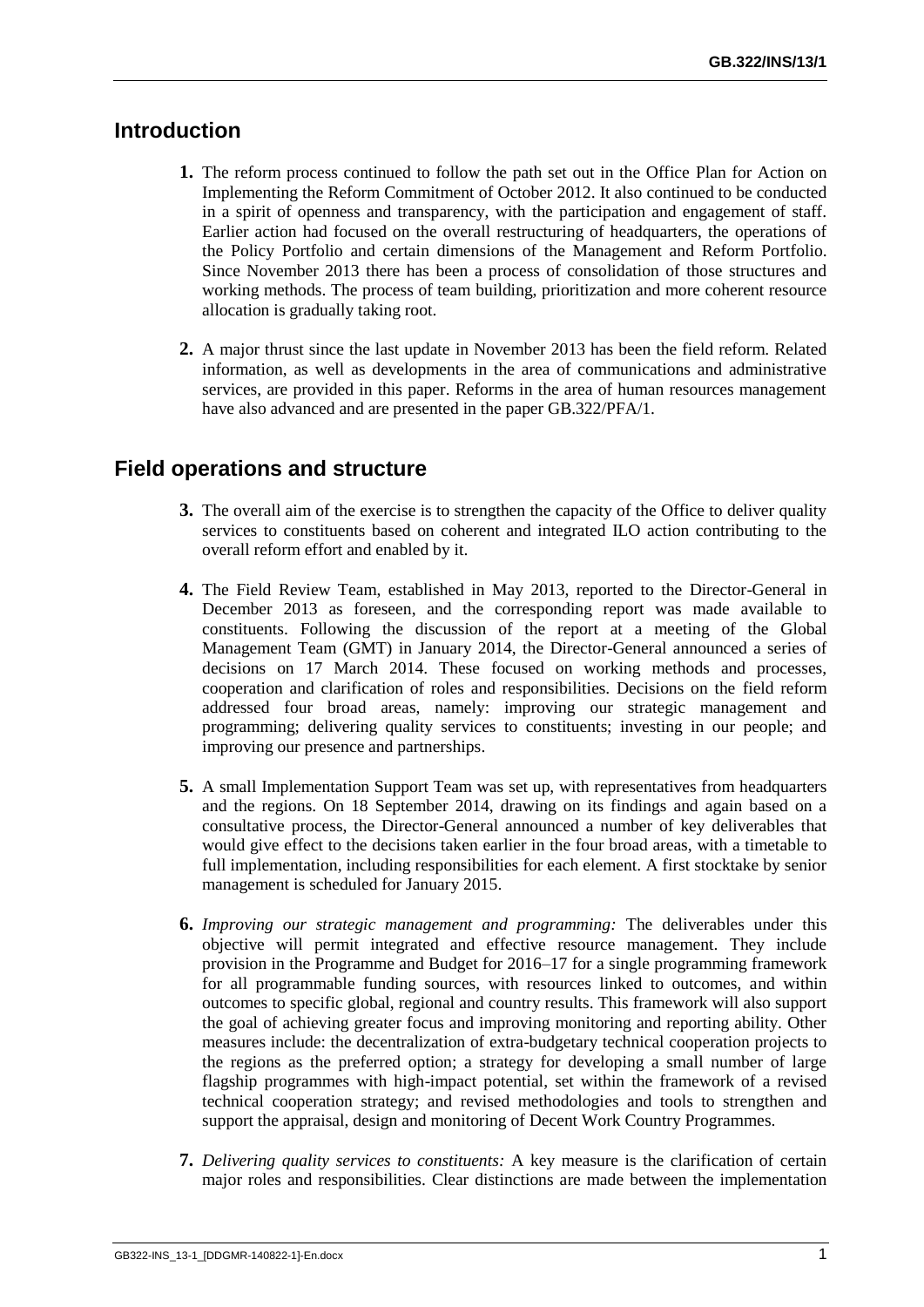responsibilities of ILO country directors and those of Decent Work Team (DWT) directors, and the technical support responsibilities of departments and specialists at headquarters, while also identifying the specificities that apply to employer and worker specialists. At the same time, the notion of global ILO technical teams is introduced as a means to forge strong communities of practice among specialists working in similar fields and posted in different locations. Similar teams will be established for common issues, such as relations with United Nations (UN) country teams and ILO technical assistance to fragile States.

- **8.** *Investing in our people:* A major line of action addresses the need for greater geographical and functional mobility of ILO Professional staff. This gives effect to the decisions reached by the Governing Body in March  $2014<sup>1</sup>$  and the new recruitment and selection procedure. Mobility of Professional staff will apply especially to movements of staff between headquarters and the regions and between regions. At the same time, opportunities for functional mobility and for short-term detachments that meet specific Office needs, while offering new experience to all staff, will be supported and encouraged. Consultations with the Staff Union are being held to enable these changes to be introduced from January 2015. Another focus is strong investment in capacity building and skills development for staff. One set of activities will be oriented towards current and potential managers in the regions, with a particular focus on the requirements of new competencies and job descriptions for country office and DWT directors. Induction training for all new ILO staff, which has already started, will be sustained.
- **9.** *Improving our presence and partnerships:* One set of actions focuses on the delivery of ILO services to constituents as part of UN teams, with proposals for strengthening ILO cooperation in One UN, especially with UN country teams, and this includes the definition of a policy on ILO participation and presence in countries where it is not a resident agency. Provision is made for action to strengthen and support engagement with regional and subregional institutions. A number of actions are designed to assure an appropriate and effective ILO presence in the regions. For example, the need to respond to evolving technical requirements is acknowledged, with provision made for adjustments to the size and composition of DWT based on proposals from the respective regional directors.
- **10.** Overall, there were extensive deliberations about the implementation process, not only to determine what should be done, but also how, by whom and in what time frame. The intention is to ensure systematic follow-through so that the changes are introduced and effective by a certain date. This has been a constant feature of the reform effort since its inception in October 2012.
- **11.** The Deputy-Director General for Field Operations and Partnerships is charged with the responsibility of overseeing the implementation of these reforms within the agreed deadlines and the aim is for all proposals to be well into implementation by the end of 2015.
- **12.** The measures being introduced will have far-reaching effects on the interaction between the regions and headquarters. In that sense this is a global reform, touching as much on headquarters as on the regions. It is a further step in making One ILO a tangible reality capable of exercising real influence.
- **13.** There will be some start-up budgetary costs associated with the reforms, but they do not represent additional costs as they involve changes to current practices and can be absorbed within the existing budget. This is consistent with the principle of cost neutrality that has guided the reform. However, the changes are expected to lead to significant increases in

 $1$  See GB.320/PFA/13.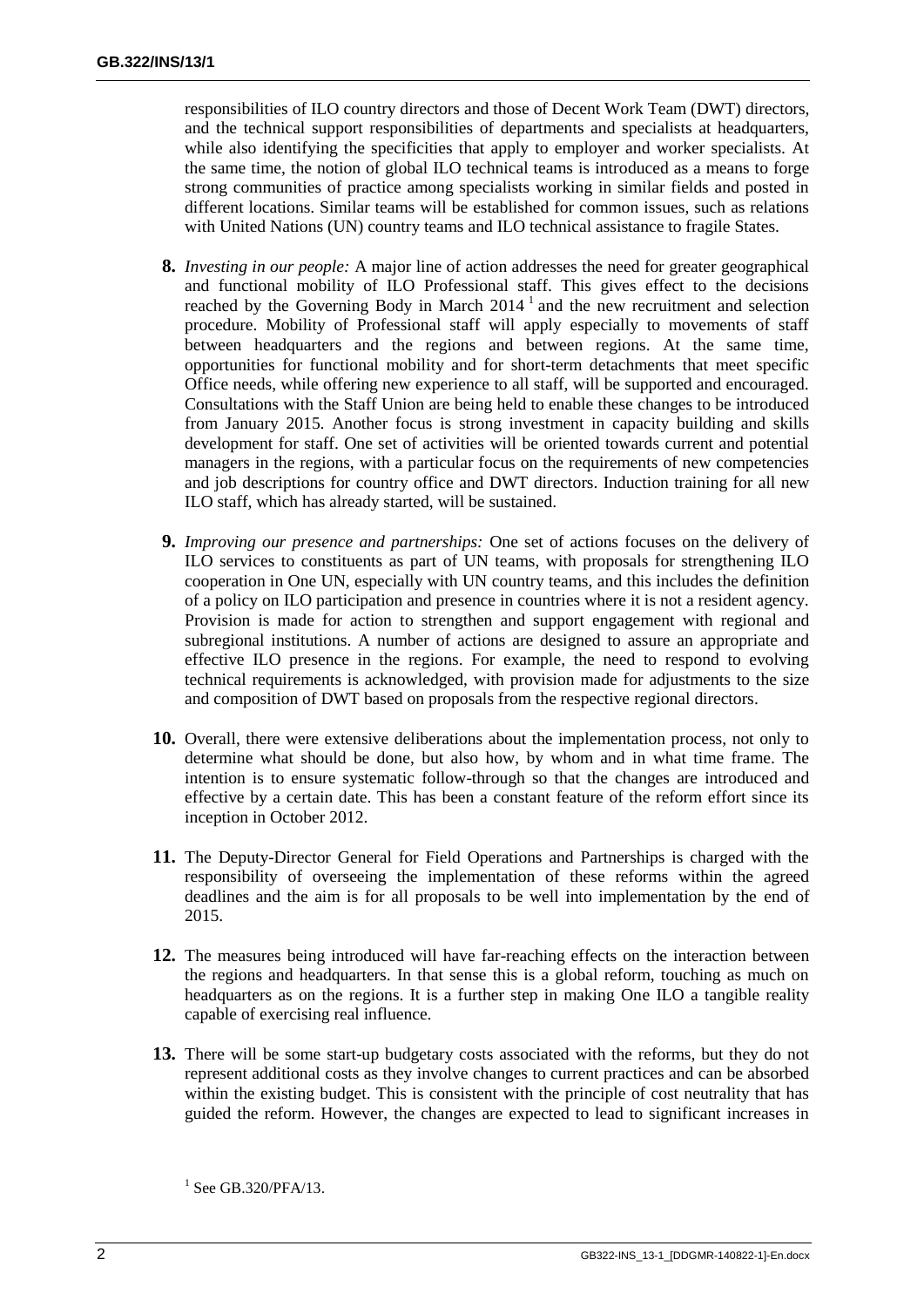the effectiveness and quality of ILO services. By implication this will lead to higher value per dollar expended.

### **Communications**

- **14.** The Office-wide internal communication strategy, endorsed by the Senior Management Team, is being implemented and staff are already beginning to see a difference. A new landing page for the Intranet at headquarters, including the ability to stream video, is being tested. This new channel for communicating internally was used to good effect at the International Labour Conference in June 2013 when a video series was able to showcase ILO colleagues at all levels working as one to assure an efficient and successful Conference session. *Inside*, the internal ILO e-newsletter, continues to enjoy high levels of readership and an increasing number of staff contributors. The ILO Reform Intranet site is being updated regularly with plans for progressive improvement.
- **15.** Regular town hall meetings, accessible to all staff, led by the Director-General and Deputy Directors-General, have provided opportunities to engage colleagues on key aspects of the reform. Managers are expected to lead similar processes in their respective units. An internal communications dimension is being systematically built in to all major initiatives.
- **16.** A global communications strategy, building on the recommendations of the communications review, is being developed in consultation with senior management and the regions. The strategy sets out how the communications function, as part of the broader ILO advocacy effort, will contribute to greater ILO influence by increasing the relevance, profile and engagement of the ILO. A set of key performance indicators has been established to evaluate progress made under the strategys' objectives and a communications "dashboard" report will be shared with senior management four times a year.
- **17.** The Department of Communication and Public Information (DCOMM) has strengthened its support to policy departments through the development of targeted public awareness campaigns. Meanwhile, broader "communications for development" approaches continue to be integrated into area of critical importance (ACI) workplans.
- **18.** The DCOMM collaborative space has been established as the strategic planning hub for ILO communication staff in all regions. All officials can access the global calendar, message bank, tools and documents designed to help ensure consistent and coordinated ILO communication around organizational goals and priorities. The site is being updated constantly and new features in this reporting period include a dedicated section on the ACIs, and a detailed template and guidance for developing specific communication strategies for individual ACI topics.
- **19.** The redesign of the ILO public website to respond automatically to different screen formats, including full mobile and tablet access, is continuing and expected to be completed by the end of 2014. The introduction of new functionalities will render the site compliant with standard accessibility guidelines. The underlying IT systems have been upgraded to ensure a seamless integration of the Internet with the ILO's flagship applications, such as NORMLEX, ILOSTAT, LABORDOC and the ILO Knowledge Management Gateway.